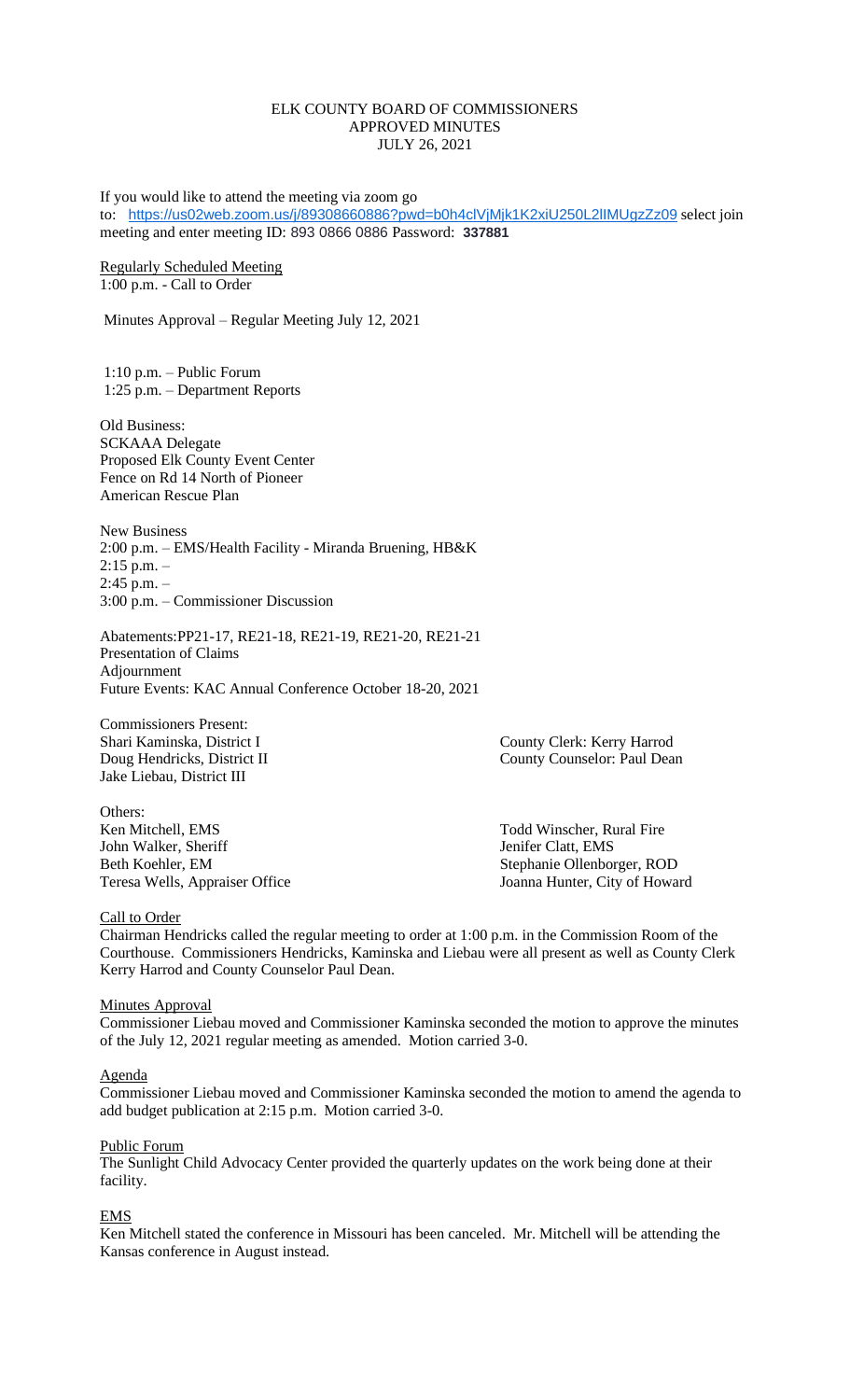# **Sheriff**

John Walker stated Joe Mueller and Akasha Meyer will be going to KLTC August 29, 2021 with their graduation being December 10, 2021. The blue patrol truck is back in service. On July 18, 2021 range certification was completed. Taser certification class will be held on July 27, 2021. Commissioner Kaminska moved and Commissioner Liebau seconded the motion to donate approximately 30 old computers from the Sheriff's Office storage to be degaussed to benefit the Wounded Warrior Project. Motion carried 3-0.

## Register of Deeds

Stephanie Ollenborger presented the monthly report for June. They had a total of 76 instruments recorded and a total deposit of \$4,498.50.

### Emergency Management

Beth Koehler would like to thank everyone who participated Thursday in the exercise.

### Rural Fire

Todd Winscher stated they are working on the rescue truck in Moline.

### Public Works

#### Road

Don Sanders stated tubes have been ordered to replace the box bridge at Road 4 north of the tracks. Mr. Sanders presented an agreement for the Road 8 bridge. Commissioner Kaminska moved and Commissioner Liebau seconded the motion to execute the agreement between KDOT and Elk County regarding the replacement of the bridge at Road 8 and Oxen over Elk River. Motion carried 3-0. Commissioner Kaminska moved and Commissioner Liebau seconded the motion to increase Morgan Shorter and Zachary Foged hourly wage by \$1.00 due to their completion of their class A CDL effective on the next payroll. Motion carried 3-0.

### Maintenance

Don Sanders stated the Sheriff's Office kitchen remodel is almost complete. Flooring will be installed in the deputy's office before the cubicles are put in. There is a job opening for a full time house keeper.

## County Clerk

Kerry Harrod presented budget information for the Howard Senior Center. Ms. Harrod will contact the Council on Aging regarding the distribution of funds to the senior centers.

## SCKAAA Delegate

The County is still looking for a delegate.

## Elk County Event Center

Discussion was had regarding dimensions of event center buildings.

### Fence on Road 14 North of Pioneer

Paul Dean sent information to Mr. Wiseman's attorney. No action will be taken until 30 days.

#### American Rescue Plan

Discussion was had regarding the American Rescue Plan. The next webinar will be July 28, 2021 at 11:00 a.m.

## Tax Sale

Commissioner Liebau moved and Commissioner Kaminska seconded the motion to hire Greenwood County Title to do the abstract work at \$50.00 a tract for the tax sale. Motion carried 3-0. Commissioner Kaminska moved and Commissioner Liebau seconded the motion to adopt Resolution 21-08 a resolution authorizing foreclosure proceeding and the sale of real property for delinquent taxes. Motion carried 3-0.

#### Publication of Budget

Commissioner Kaminska moved and Commissioner Liebau seconded the motion to hold a hearing to exceed the revenue neutral rate on August 30, 2021 at 1:00 p.m. in the Courthouse for the County and Rural Fire. Motion carried 3-0.

Commissioner Liebau moved and Commissioner Kaminska seconded the motion to publish the County and Rural Fire budgets as presented and set the budget hearing for August 30, 2021 following the revenue neutral rate hearing in the Courthouse. Motion carried 3-0.

## **Abatements**

Commissioner Kaminska moved and Commissioner Liebau seconded the motion to approve abatements PP-21-17, RE21-18, RE21-19, RE21-20, RE21-21. Motion carried 3-0.